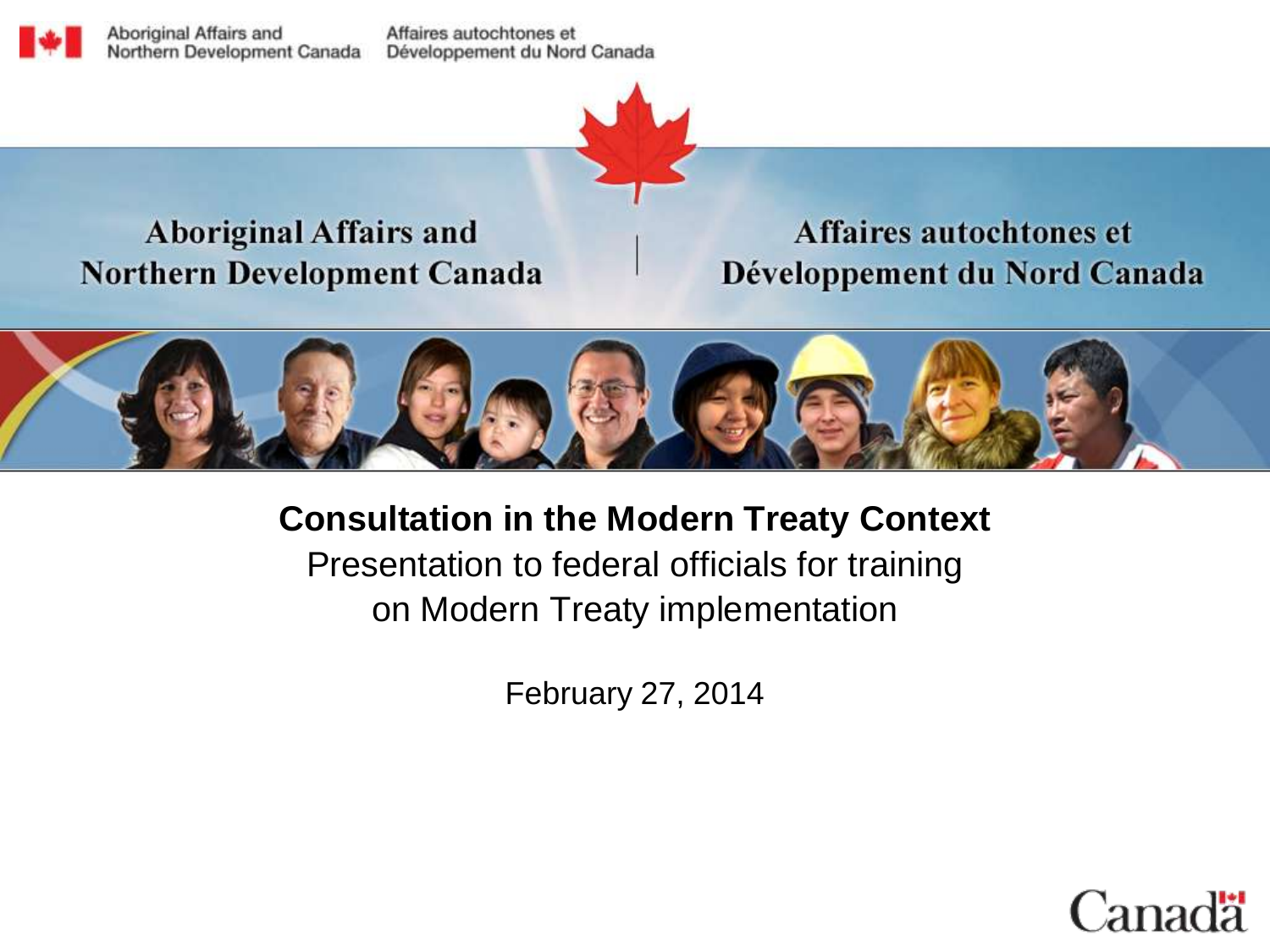## **Duty to consult - Overview**

A duty to consult arises when the Crown has knowledge of potential or established Aboriginal or Treaty **rights**, and contemplates **conduct** that may **adversely affect** those rights.

- •**Three elements are required:**
- oContemplated Crown conduct ,
- oPotential adverse effect(s), and

oAsserted or established Aboriginal or Treaty rights.

•Assessing whether a duty is triggered (low threshold; requires a credible claim) and the scope of that duty will **evolve throughout the consultation** process, as information is gathered about each element. The Crown may need to reassess the situation.

•When interpreting consultation in the context of modern treaties, courts have adapted the analysis to that context (as shown in the *Little Salmon Carmacks* decision).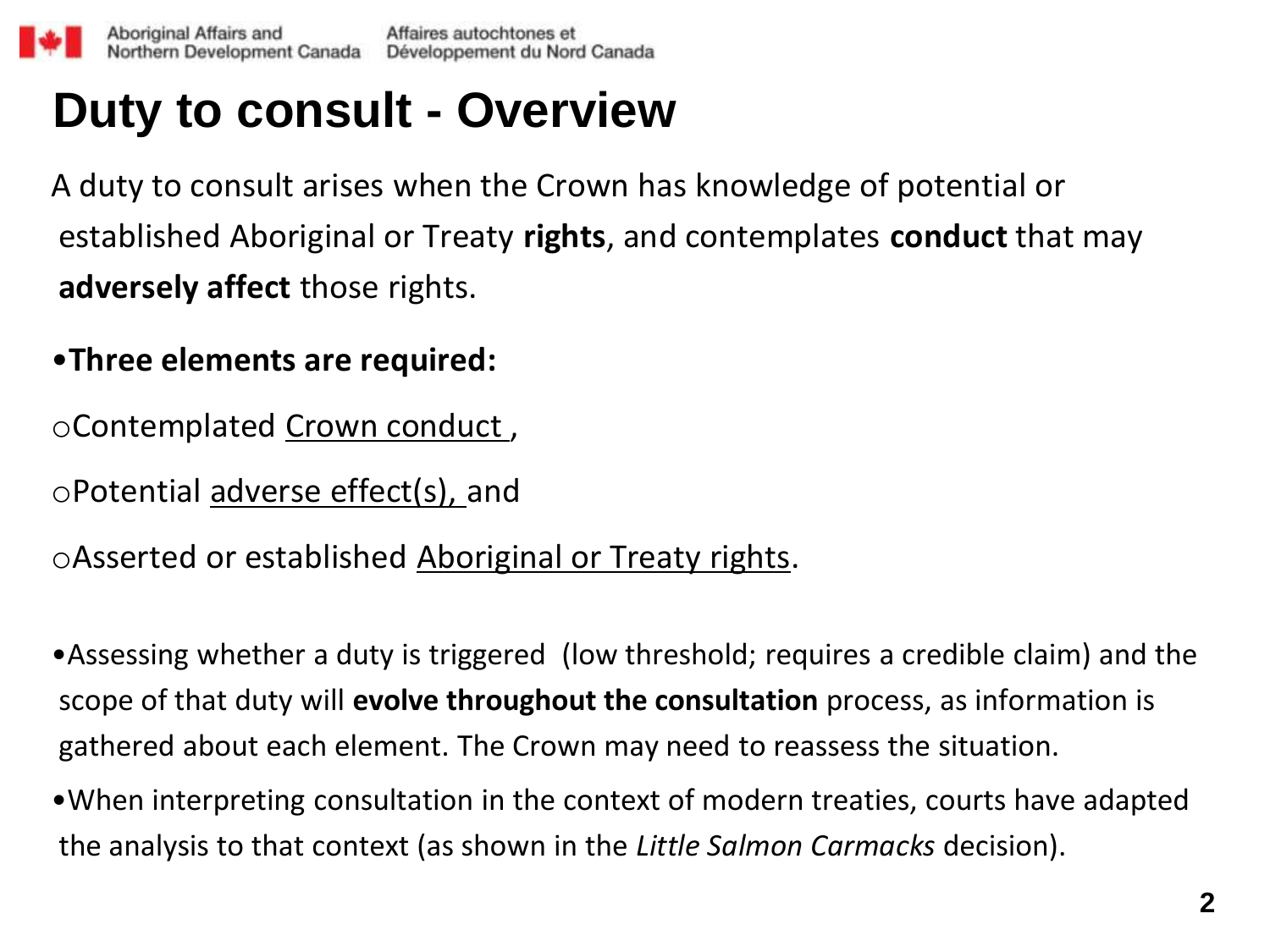#### **Updated Guidelines for Federal Officials to Fulfill the Duty to Consult, 2011**

#### *MODERN TREATIES*

*Some modern Treaties include consultation provisions in relation to Crown activities and officials must consult in accordance with the consultation terms of those Treaties. Implementing Treaties is a responsibility of the Crown as a whole.*

*The duty to consult operates in law independently from the terms of a Treaty and can therefore apply where Crown actions have the potential to adversely impact Treaty rights provided for under a Treaty or Modern Land Claims Agreements. However consultation can be shaped and even fully addressed by the terms of an agreement for specific situations where such is made clear. Therefore, the first step for federal officials is to determine whether there are relevant consultation provisions within the Treaty itself.*

*Departments and agencies should contact the Aboriginal Affairs and Northern Development Canada Implementation Branch, Justice Canada and, in some cases, the AANDC regional offices to obtain advice and assistance in developing approaches for consulting Treaty groups.*

*Treaties are an important part of the process of reconciliation and provide guidance for the on-going relationship of the Crown and Aboriginal groups.*

*(Updated Guidelines*, page 23)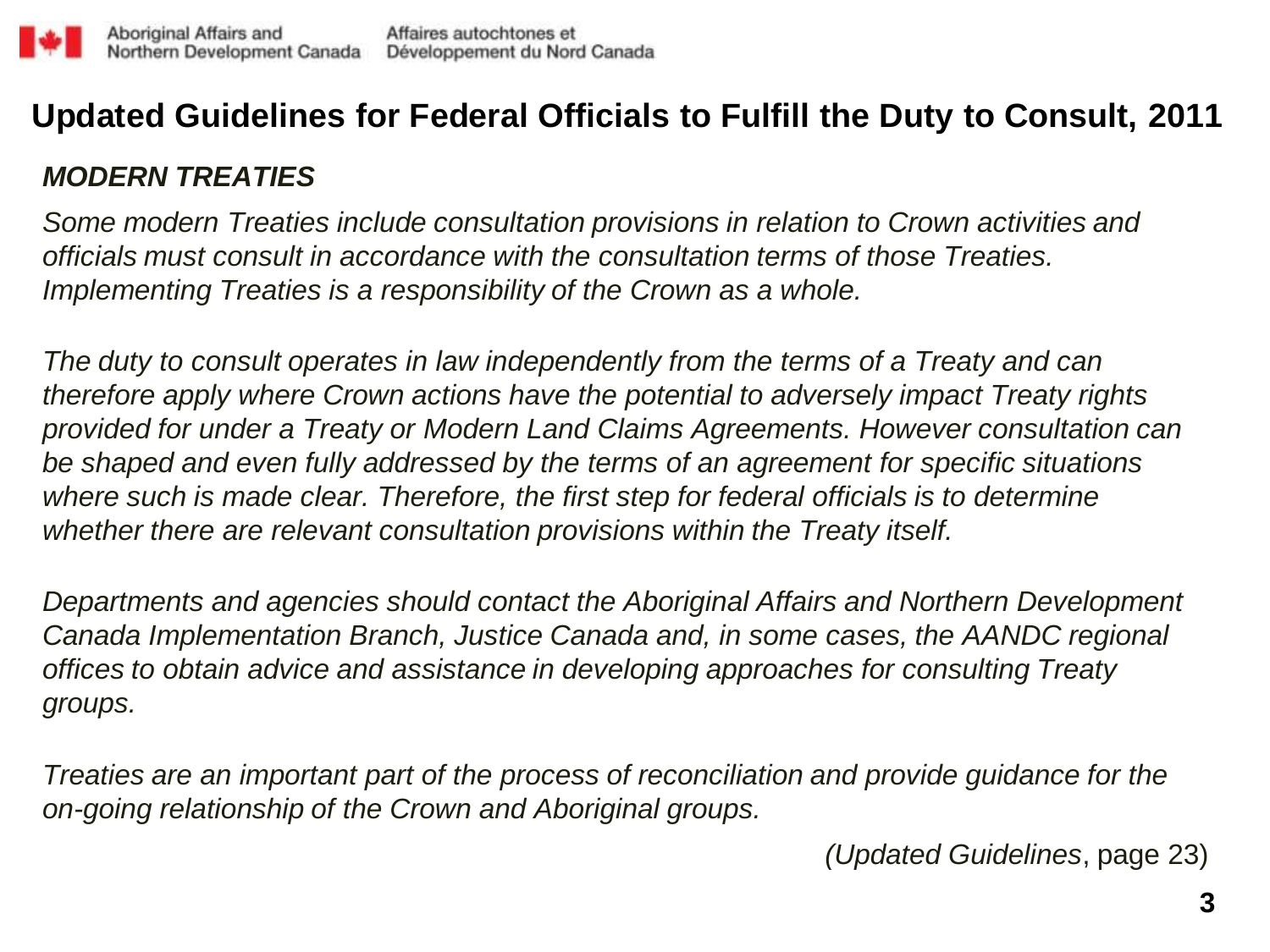## **Upholding the Honour of the Crown**

- In their treaty, Aboriginal groups and the Crown give shape to their relationship. This informs the assessment of consultation requirements.
- In all three situations covered in this presentation, officials must maintain the honour of the Crown.
	- 1. Relevant consultation provision in the treaty
	- 2. No relevant consultation provision in the treaty
	- 3. Provisions in treaty excluding consultation for an activity or substituting other mechanisms

*"Consultation can be shaped by agreement of the parties, but the Crown cannot contract out of its duty of honourable dealing with Aboriginal people. As held in Haida Nation and affirmed in Mikisew Cree, it is a doctrine that applies independently of the expressed or implied intention of the parties."* (*Little Salmon/Carmacks*, para 61)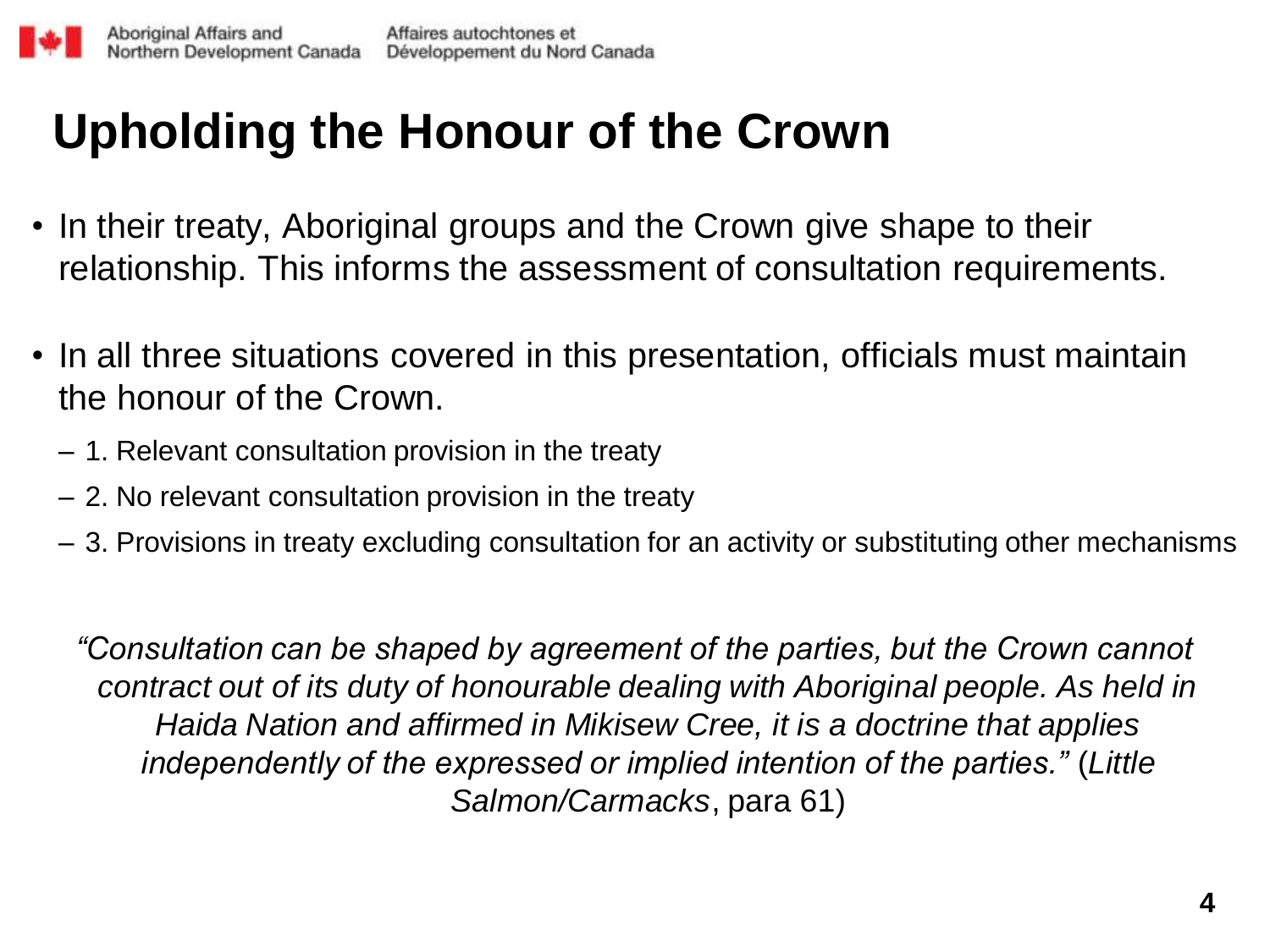## **1. When consultation provision is in the treaty**

*When a modern treaty has been concluded, the first step is to look at its provisions and try to determine the parties' respective obligations, and whether there is some form of consultation provided for in the treaty itself. If a process of consultation has been established in the treaty, the scope of the duty to consult will be shaped by its provisions.* 

(*Little Salmon/Carmacks*, SCC, 2010, para 67)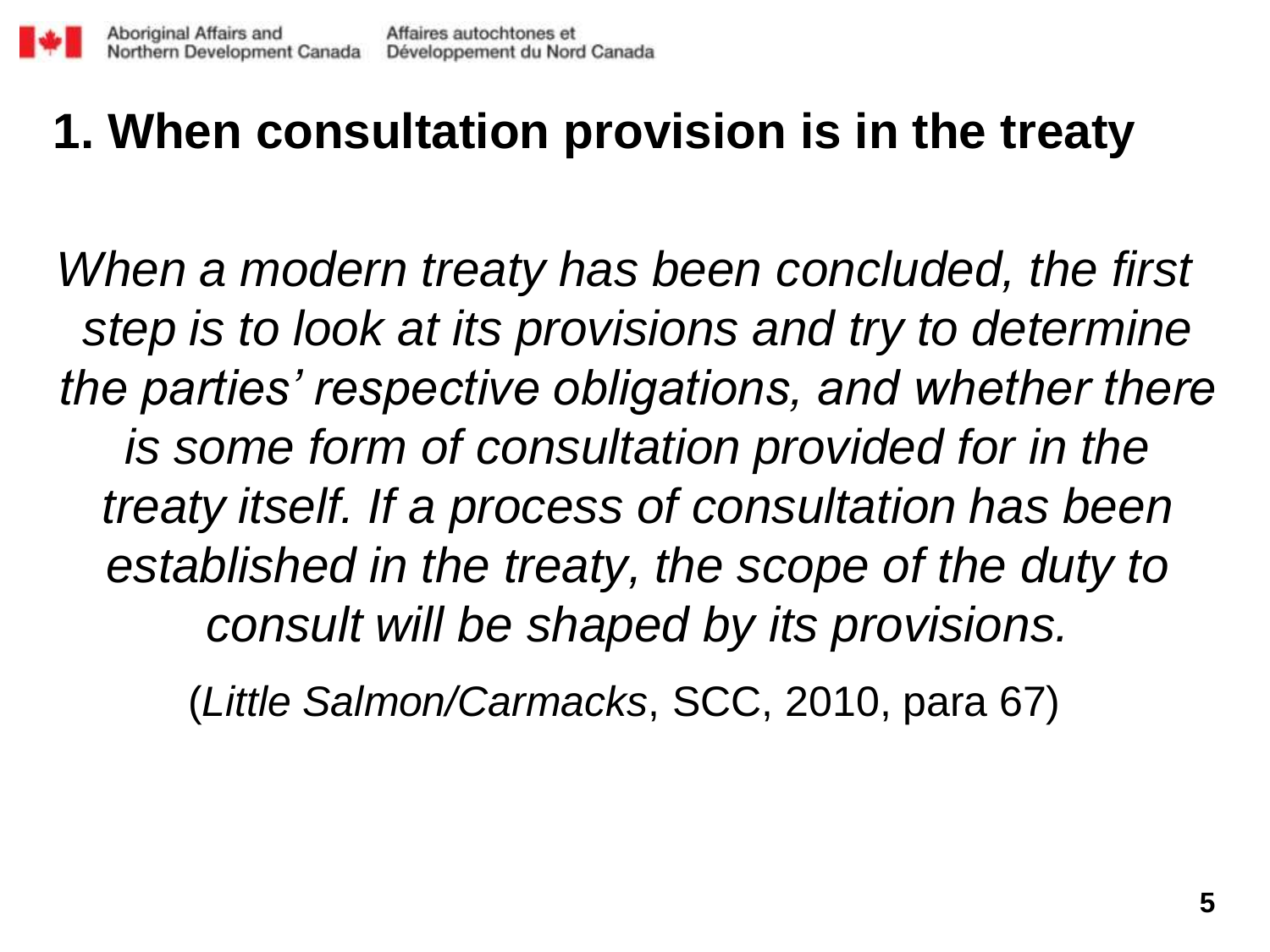### **1. When consultation provision is in the treaty (cont'd)**

- Identify the consultation provision tied to the Crown activity/decision at hand
- Clear provision, reasonable/upholding the honour of the Crown: deference by courts that will rely heavily on the provision
	- "consultation can be shaped and even fully addressed by the terms of an agreement for specific situations where such is made clear" (Updated Guidelines)
	- officials to abide by the consultation provision and related process
- Unclear provision: in addition to general treaty interpretation principles, officials and courts may look to other aspects of the treaty to interpret the provision and the scope of consultation (such as the definition of consultation, general provisions – certainty language, rights and obligations of the parties with respect to certain lands or similar activities, implementation plan, etc.)

*Where adequately resourced and professionally represented parties have sought to order their own affairs, and have given shape to the duty to consult by incorporating consultation procedures into a treaty, their efforts should be encouraged and, subject to such constitutional limitations as the honour of the Crown, the Court should strive to respect their handiwork: Quebec (Attorney General) v. Moses, 2010 SCC 17, [2010] 1 S.C.R. 557*.

(*Little Salmon/Carmacks*, para 54) **<sup>6</sup>**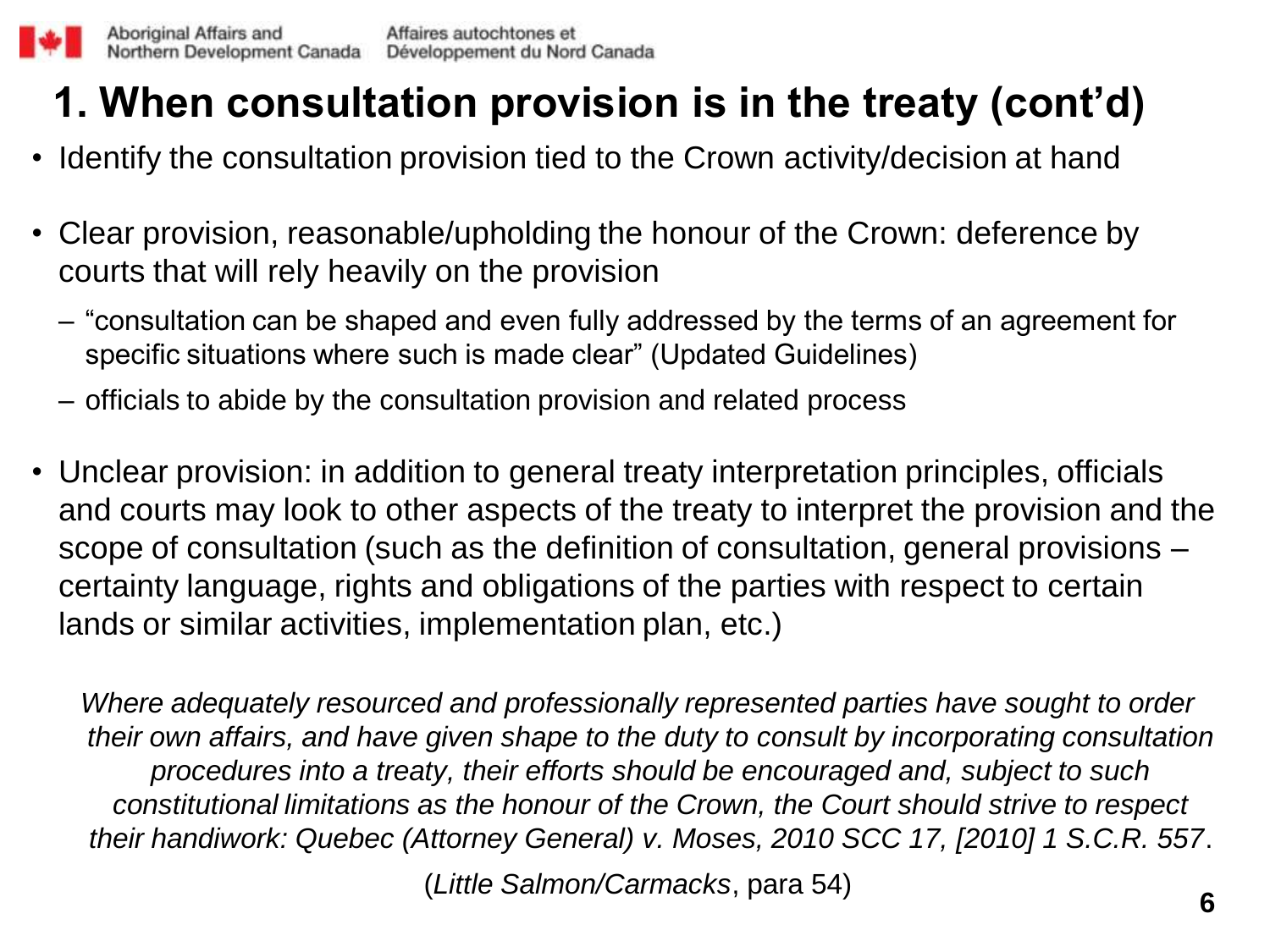# **2. When no consultation provision in the treaty**

- No relevant consultation provision in the treaty and there is a potential adverse effect of the Crown conduct to a treaty right, then duty to consult triggered.
	- –Treaty is not a "complete code"
	- –Treaty is part of the relationship

*(…) And the content of meaningful consultation "appropriate to the circumstances"*  will be shaped, and in some cases determined, by the terms of the modern land *claims agreement.(…)*

(*Little Salmon/Carmacks*, para 46)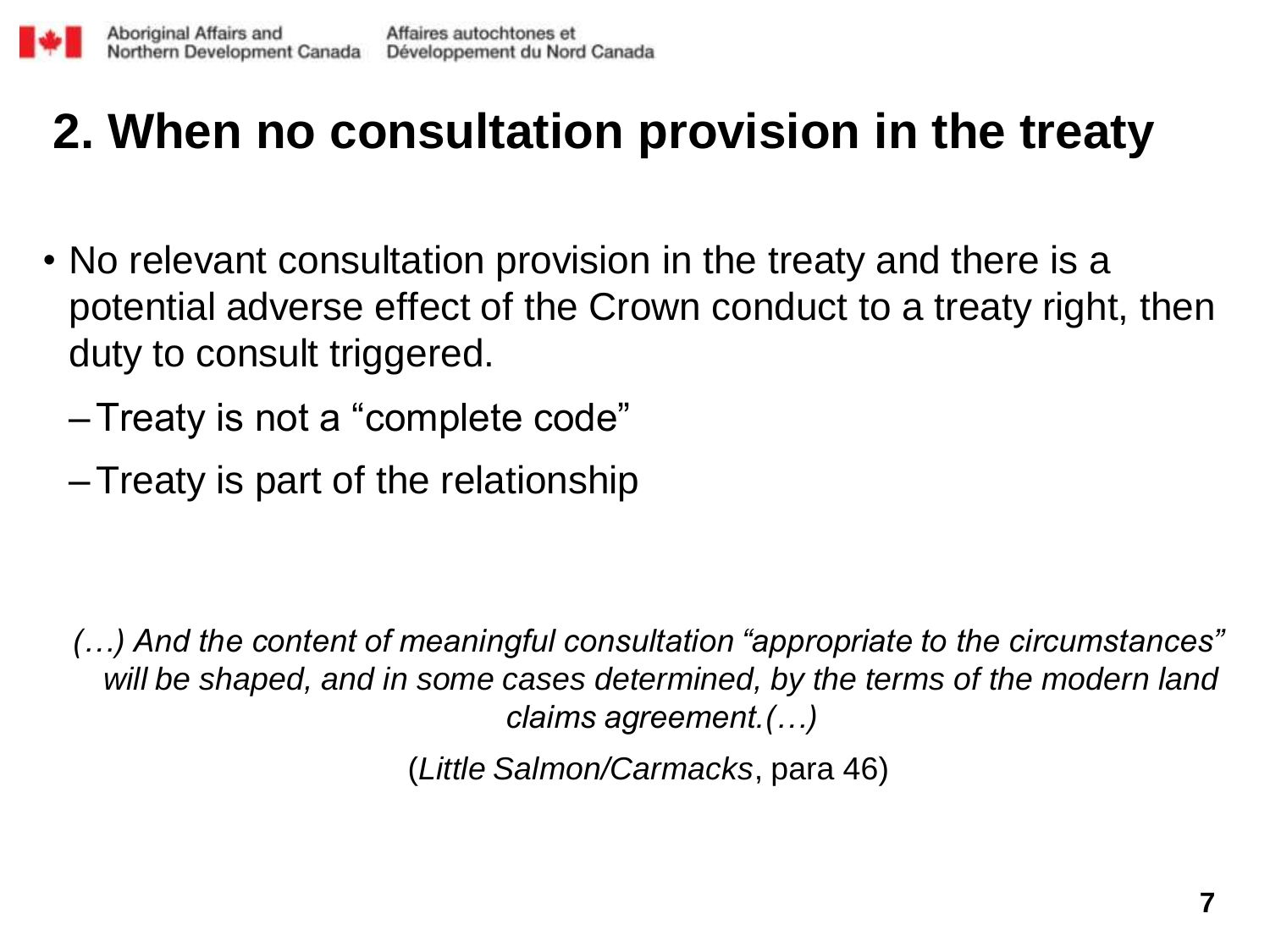### **2. When no consultation provision in the treaty (cont'd)**

- Scope of the consultation
	- Courts would look to other aspects of the treaty to interpret the scope of the consultation (general treaty interpretation principles and other provisions)
	- In the *Little Salmon/Carmacks* case, it was found to be at the lower end of the spectrum.
	- Based on that court decision, elements to be considered may include: negotiated definition of consultation, certainty clauses, legislation in place to implement the treaty, decision of the parties not to incorporate a more general consultation process in the treaty itself, authority of the Crown to manage the lands, etc.
- Court found that the **terms of the treaty** provided insight into what parties considered as appropriate regarding consultation (para 74) or a useful indication of what the parties themselves considered fair (para 75).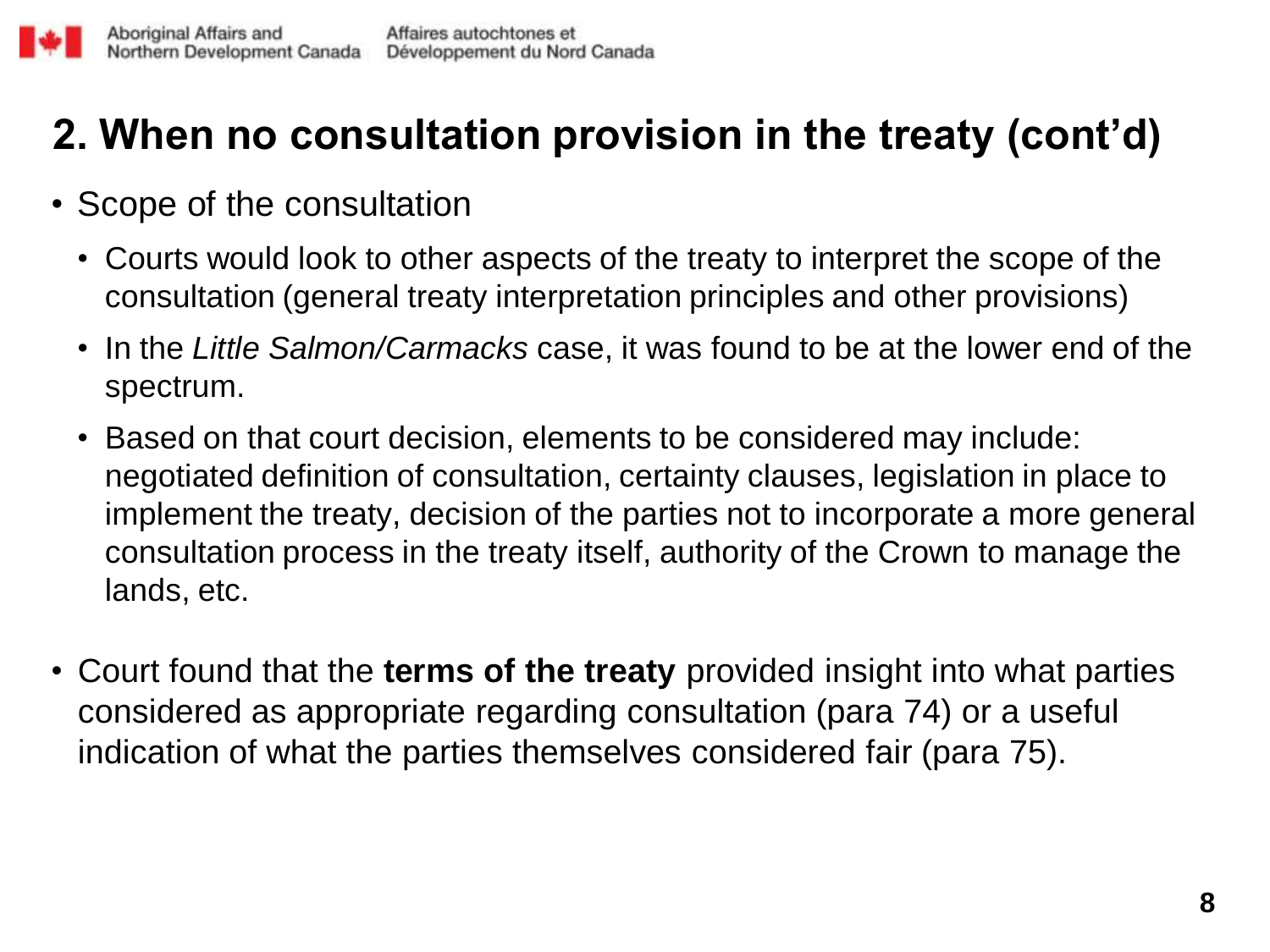### **3. Provisions in treaty excluding consultation for an activity or substituting other mechanisms**

- In *Little Salmon/Carmacks*, the Court also mentioned the following possibilities:
	- "Parties can "negotiate a different mechanism" (para 71)
	- "Honour of the Crown may not always require consultation" (para 71)
	- Parties may decide to "exclude consultation altogether in defined situations" (para 46)
- These possibilities would need to be further explored by the Crown and Aboriginal groups, where appropriate.

…But they must ensure that, in doing so, they maintain the **honour of the Crown.** Parties will also seek to **strengthen the treaty relationship**.